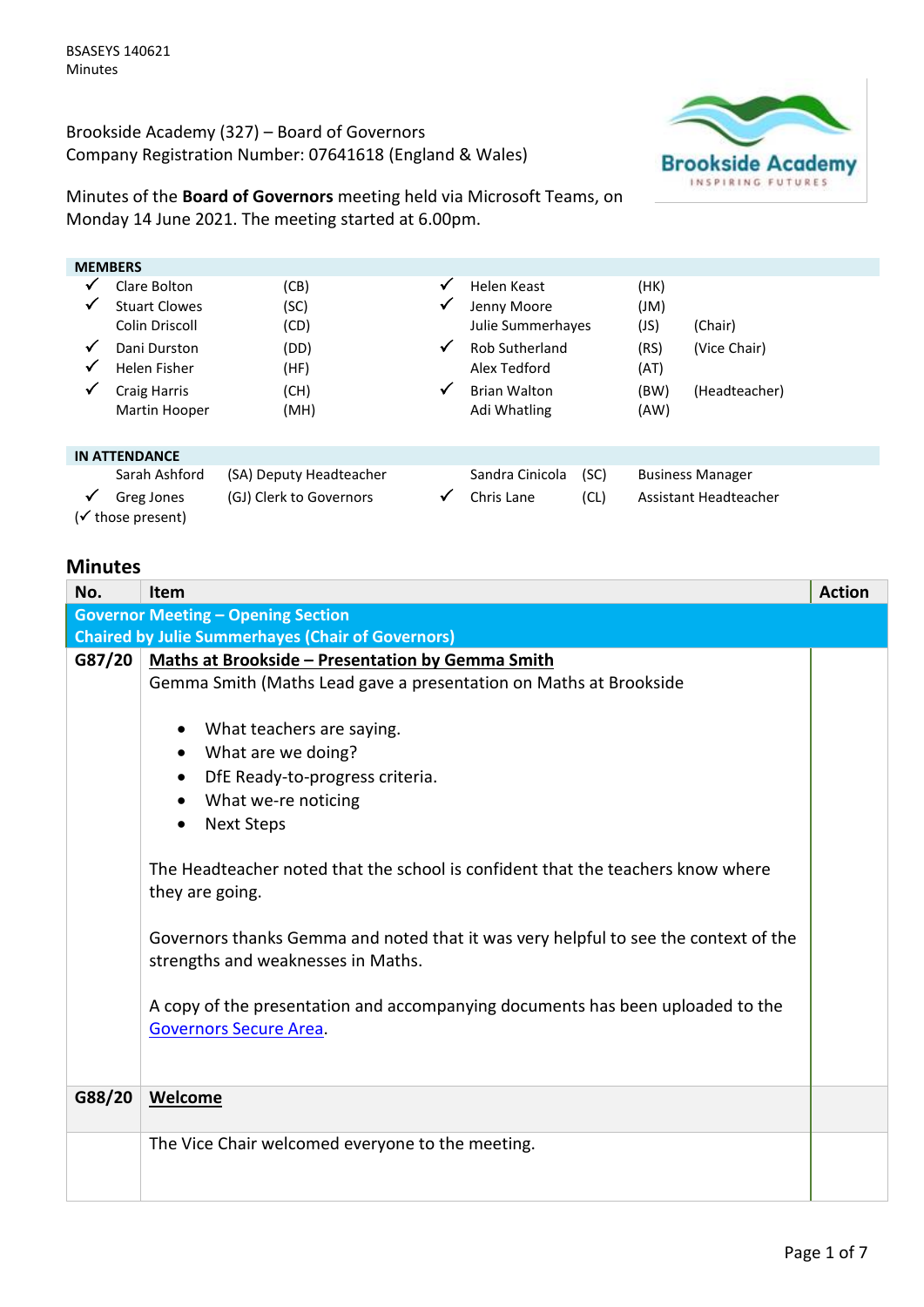| No.                  | Item                                                                                                                                                                                                     | <b>Action</b> |  |  |  |
|----------------------|----------------------------------------------------------------------------------------------------------------------------------------------------------------------------------------------------------|---------------|--|--|--|
|                      | a) Apologies for absence                                                                                                                                                                                 |               |  |  |  |
|                      | Apologies were accepted from Julie Summerhayes, Alex Tedford, Adi Whatling,<br>and Martin Hooper.                                                                                                        |               |  |  |  |
|                      | The Clerk advised that with 9 of the 14 Governors present the meeting was<br>quorate.                                                                                                                    |               |  |  |  |
|                      |                                                                                                                                                                                                          |               |  |  |  |
|                      | b) Declarations of Interest<br>Rob Sutherland - Business Manager at Crispin School.                                                                                                                      |               |  |  |  |
| G79/20               | <b>Headteachers Report</b>                                                                                                                                                                               |               |  |  |  |
|                      | a) Headteachers update<br>The headteacher updated governors on the following areas.                                                                                                                      |               |  |  |  |
|                      | Covid-19 update - The delay in the removal of restrictions just announced<br>$\bullet$<br>will have an impact on Sports day, leavers celebrations etc.                                                   |               |  |  |  |
|                      | School Improvement - The School Improvement Partner has carried out a<br>virtual visit.                                                                                                                  |               |  |  |  |
|                      | Staffing - has been settled for September 2021.                                                                                                                                                          |               |  |  |  |
|                      | A Governor asked if there had been any Covid-19 cases in the school? No<br>- there are some families isolating while they await the results of tests but<br>there have been no positive results to date. |               |  |  |  |
|                      |                                                                                                                                                                                                          |               |  |  |  |
|                      | <b>Specialist, Early Years &amp; Safeguarding (SEYS)</b>                                                                                                                                                 |               |  |  |  |
|                      | <b>Chaired by Clare Bolton (Specialist, Early Years, &amp; Safeguarding Lead)</b>                                                                                                                        |               |  |  |  |
| <b>SEYS</b><br>17/20 | <b>Behaviour and Safety</b>                                                                                                                                                                              |               |  |  |  |
|                      | <b>Specialist Provision</b><br>a)                                                                                                                                                                        |               |  |  |  |
|                      | The Assistant Headteacher (Chris Lane) highlighted the main points of the<br>Behaviour report circulated with the papers for this meeting.                                                               |               |  |  |  |
|                      | There has been a Fixed Term Exclusion of a child in Specialist for violence towards<br>adults. There us further information about this child in Case Study B (below).                                    |               |  |  |  |
|                      | A Governor asked about the increase in Behaviour incidents in Specialist? These<br>incidents are mostly from 2 pupils; Case Study B and a new starter at Easter who is<br>still settling in.             |               |  |  |  |
|                      | <b>Mainstream</b><br>b)<br>See above.                                                                                                                                                                    |               |  |  |  |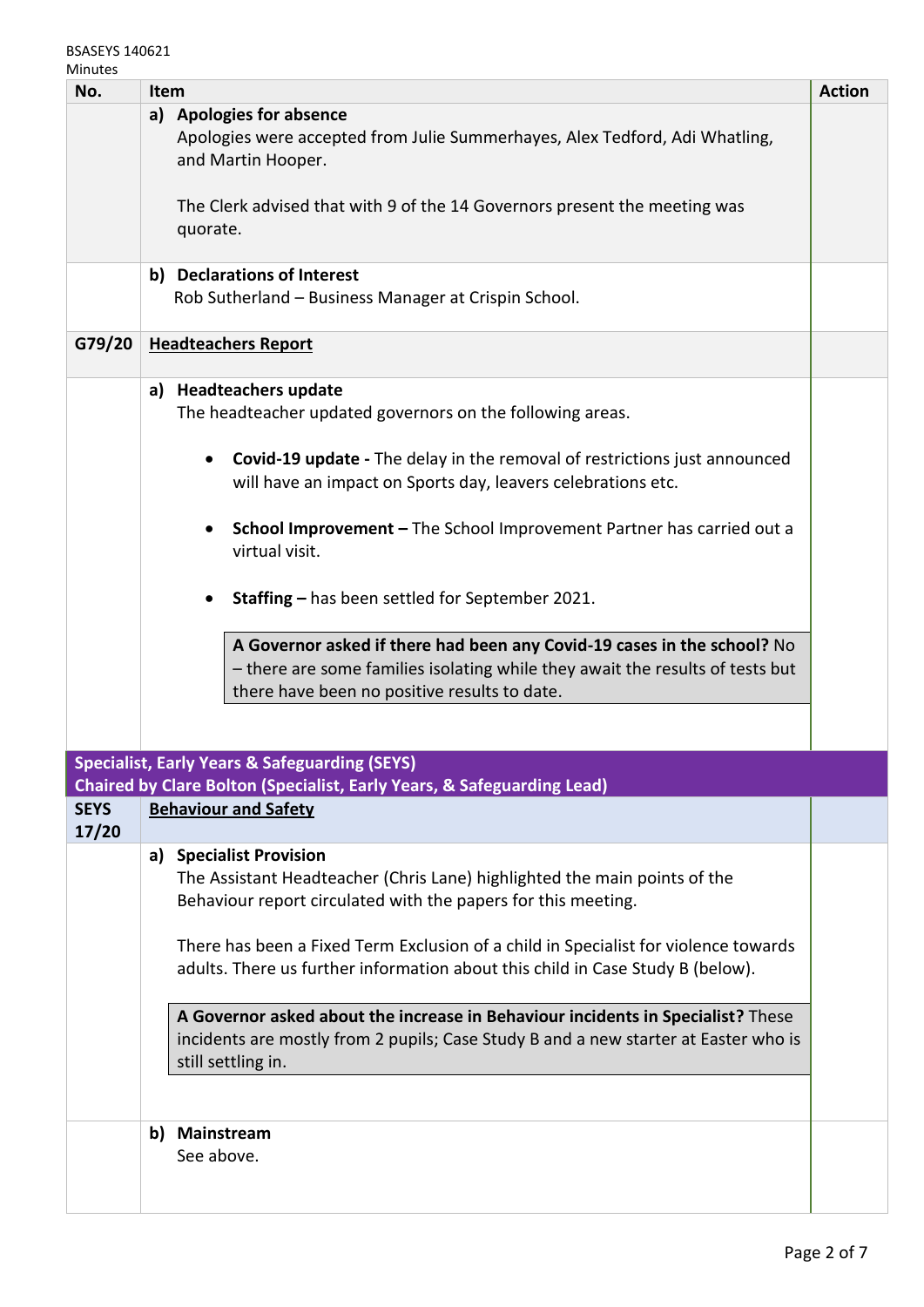| Millutes<br>No. | <b>Item</b>                                                                         | <b>Action</b> |
|-----------------|-------------------------------------------------------------------------------------|---------------|
| <b>SEYS</b>     | <b>Child Protection</b>                                                             |               |
| 18/20           |                                                                                     |               |
|                 | a) Safeguarding Governor update                                                     |               |
|                 | Stuart Clowes noted that he visited the school last week and carried out a check of |               |
|                 |                                                                                     |               |
|                 | the Single Central record by sampling the records of new starters during this       |               |
|                 | academic year.                                                                      |               |
|                 | He noted that all the records were of a consistently high standard.                 |               |
|                 |                                                                                     |               |
|                 | There is one Governor whose BDS check has not yet been completed.                   |               |
|                 |                                                                                     |               |
|                 | A Governor asked if the Single Central Record is periodically reviewed? Yes - the   |               |
|                 | omissions are regularly checked and updated where possible.                         |               |
|                 |                                                                                     |               |
|                 | A Governor asked if the data entry is regularly checked? Yes - most data is         |               |
|                 | copied and pasted from other records so there is a low risk of incorrect entry.     |               |
|                 |                                                                                     |               |
|                 |                                                                                     |               |
| <b>SEYS</b>     | <b>SEND / Specialist Provision</b>                                                  |               |
| 19/20           |                                                                                     |               |
|                 | a) Assistant Headteachers Report                                                    |               |
|                 | The Assistant Headteacher (Chris Lane) highlighted the main points of his report    |               |
|                 | circulated with the papers for this meeting.                                        |               |
|                 |                                                                                     |               |
|                 | Current class structure and new structure for September 2021. An Increase           |               |
|                 | to 6 classes including a resource base (Toucans) for Specialist and                 |               |
|                 | Mainstream inclusion.                                                               |               |
|                 |                                                                                     |               |
|                 | The school is receiving a higher number of consultations for places and is          |               |
|                 |                                                                                     |               |
|                 | making sure that it is able to meet the needs of the pupil before accepting         |               |
|                 | them.                                                                               |               |
|                 | Although a Court can direct a school to take a child even if it thinks it is        |               |
|                 | unable to meet their needs.                                                         |               |
|                 |                                                                                     |               |
|                 | Data is still being collected for the Toe-by-Toe interventions.                     |               |
|                 |                                                                                     |               |
|                 | The Emotional Literacy Support Assistant is supporting pupils during their          |               |
|                 | transition from the school.                                                         |               |
|                 |                                                                                     |               |
|                 | A Governor asked about the class sizes for September 2021? Hummingbirds             |               |
|                 | has been restricted to 6 pupils and the other classes have a maximum of 10          |               |
|                 | places.                                                                             |               |
|                 | It was noted that some Educational Health care Plans (EHCP's) are specifying        |               |
|                 | the maximum number of pupils in the class for the pupil it relates to.              |               |
|                 |                                                                                     |               |
|                 | A Governor asked about the Resource Base? It will provide a supportive              |               |
|                 | atmosphere and a link between Specialist and Mainstream. It helps to show           |               |
|                 | the integration of inclusion across the school.                                     |               |
|                 |                                                                                     |               |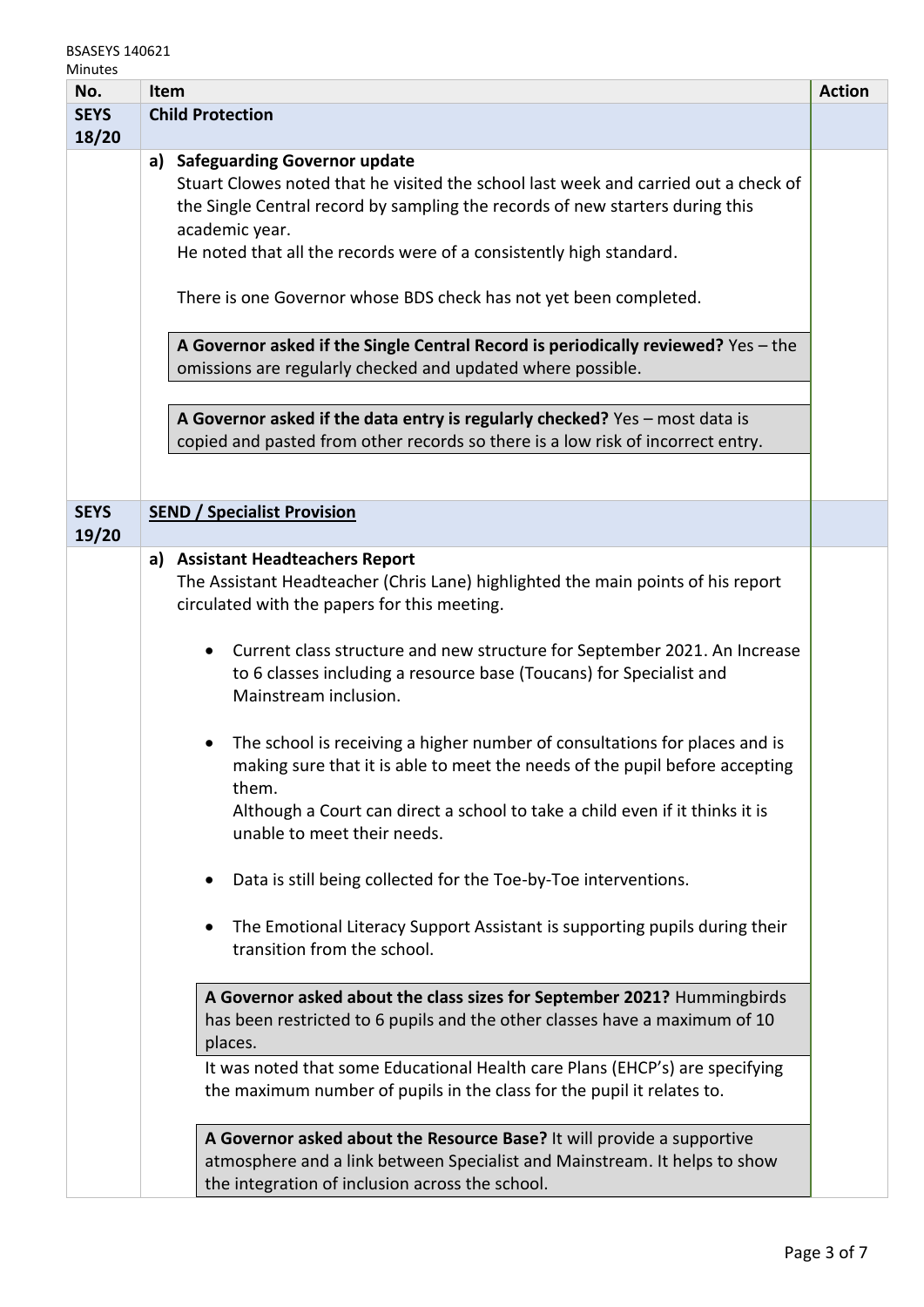## BSASEYS 140621

| Minutes |      |                                                                                     |               |
|---------|------|-------------------------------------------------------------------------------------|---------------|
| No.     | Item |                                                                                     | <b>Action</b> |
|         |      |                                                                                     |               |
|         |      | b) Life Skills Curriculum                                                           |               |
|         |      | The Assistant Headteacher highlighted the main points of the Life Skills Curriculum |               |
|         |      | circulated with the papers for this meeting.                                        |               |
|         |      |                                                                                     |               |
|         |      | CL noted the challenge of recording the documentary evidence of Learning            |               |
|         |      | Through Play. It can provide evidence for conversations with parents when a         |               |
|         |      | child's age is beyond the Early Years framework.                                    |               |
|         |      |                                                                                     |               |
|         |      | The Curriculum has been developed through conversations amongst the SEN.Se          |               |
|         |      | schools is Somerset. Individual Pupils have a Personalised Learning Intention Map   |               |
|         |      | (PLIM).                                                                             |               |
|         |      | This allows the school to curate the outcomes from the EHCP and curriculum by       |               |
|         |      | identifying 40 life skills to achieve across a year.                                |               |
|         |      | This produces more relevant outcomes for the pupil's annual review and provides     |               |
|         |      | clear outcomes for parents.                                                         |               |
|         |      |                                                                                     |               |
|         |      | It was trialed in one class and then rolled out it September 2020. The impact of    |               |
|         |      | the Covid-19 pandemic has slowed its progress down.                                 |               |
|         |      |                                                                                     |               |
|         |      | All the teachers and teaching assistants are fully engaged, and more children are   |               |
|         |      | now involved since returning from the 3rd lockdown.                                 |               |
|         |      | The school has struggled with the "Real World" elements due to the impact of        |               |
|         |      | social distancing on achieving these outcomes.                                      |               |
|         |      | The data recorded is good considering the restrictions and there is more of a focus |               |
|         |      | on outside learning this term.                                                      |               |
|         |      |                                                                                     |               |
|         |      | Occupational Therapy and Physiotherapy sessions are starting in September 2021.     |               |
|         |      |                                                                                     |               |
|         |      | CL recorded his thanks to Fiveways and Critchill schools for their input to the     |               |
|         |      | development of the Life Skills Curriculum.                                          |               |
|         |      | A governor asked about the use of PLIMS for Year 6 pupils transitioning to          |               |
|         |      | another school? This gives the next school a broad picture of the context for each  |               |
|         |      | child.                                                                              |               |
|         |      |                                                                                     |               |
|         |      | It was noted that the concept of PLIMS was well received in a Keynote speech        |               |
|         |      | recently delivered by the headteacher to about 100 SEND practitioners.              |               |
|         |      | Although PLIMs is currently focused on Specialist pupils it will also be good for   |               |
|         |      | positive outcomes of SEND children in mainstream.                                   |               |
|         |      | There can be an underestimation of Life Skills by SENCo's in other mainstream       |               |
|         |      | schools due to a lack of funding.                                                   |               |
|         |      |                                                                                     |               |
|         |      | A Governor asked if data needed to be gathered for the 40 outcomes plus             |               |
|         |      | numeracy and literacy? This has been discussed with other Special schools who       |               |
|         |      | use a different number of outcomes.                                                 |               |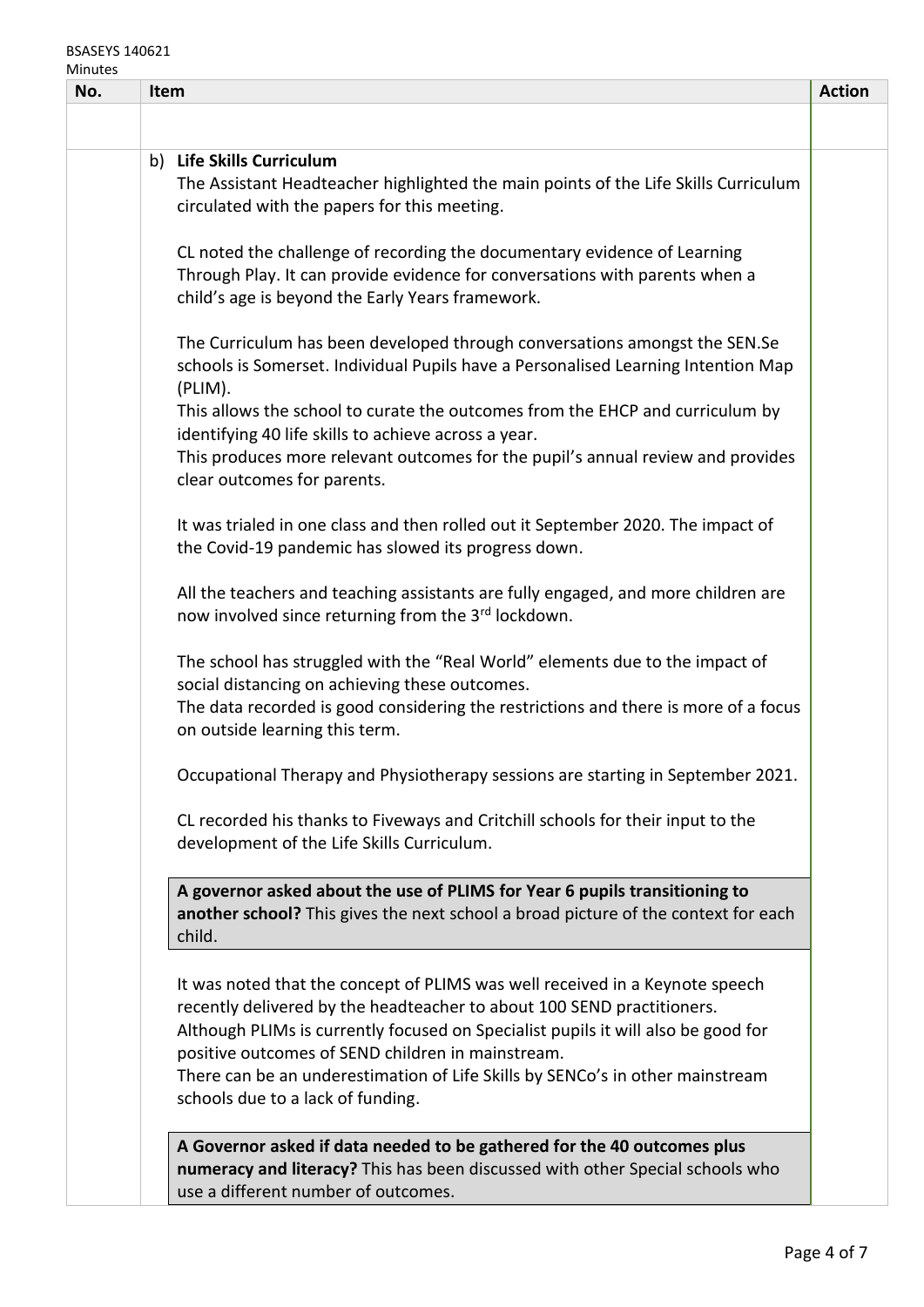| No.    | <b>Item</b>                                                                                                                                                                                                                                                                                                                                                                                                                                                                                                                                                                                                                                                                                                                                                        | <b>Action</b> |
|--------|--------------------------------------------------------------------------------------------------------------------------------------------------------------------------------------------------------------------------------------------------------------------------------------------------------------------------------------------------------------------------------------------------------------------------------------------------------------------------------------------------------------------------------------------------------------------------------------------------------------------------------------------------------------------------------------------------------------------------------------------------------------------|---------------|
|        | A governor asked about the impact on staff workload in recording all the<br>outcomes? This will be reviewed with the teachers at the end of the year.<br>A Governor asked if there will be external moderation of the PLIMs? There was a<br>partial review by other SEN.Se schools at the end of last year (not possible this<br>year).<br>Parents are very positive about PLIMs as they can easily understand the progress<br>made against the targets / outcomes.<br>Governors thanked Chris for his very comprehensive overview.                                                                                                                                                                                                                                |               |
|        | <b>Specialist Case Study</b><br>c)<br>Governors reviewed the case studies circulated with the papers for this meeting.<br><b>Pupil B - follow up from last meeting.</b><br>$\bullet$<br>This is a very complex case with another FTE for violent behaviour.<br>The parent wants this child to go to a private special school.<br>This child has an impact on the whole school because of the precautions<br>that have to be put into place to keep them safe when they are in school.<br><b>Pupil C</b> – A new pupil to the school.<br>There is a high level of 1 to 1 sensory support for this child.<br>Child C is made more anxious because of the behaviour of Child B.<br>Governors noted the PLIM for Child C included with the papers for this<br>meeting. |               |
|        | <b>Governor Meeting - Final Section</b>                                                                                                                                                                                                                                                                                                                                                                                                                                                                                                                                                                                                                                                                                                                            |               |
| G90/20 | <b>Chaired by Julie Summerhayes (Chair of Governors)</b><br><b>Minutes of Previous Meeting</b>                                                                                                                                                                                                                                                                                                                                                                                                                                                                                                                                                                                                                                                                     |               |
|        | Clare Bolton proposed that Governors approve the minutes of the meeting 17 May<br>2021. Seconded by Helen Keast and approved by all present.<br><b>Abstentions: 1</b><br>Against: 0<br>For: $8$<br>[Governors not present at the meeting abstained from approving the minutes]                                                                                                                                                                                                                                                                                                                                                                                                                                                                                     |               |
| G81/20 | <b>Papers for Information</b>                                                                                                                                                                                                                                                                                                                                                                                                                                                                                                                                                                                                                                                                                                                                      |               |
|        | Annual SEND information report                                                                                                                                                                                                                                                                                                                                                                                                                                                                                                                                                                                                                                                                                                                                     |               |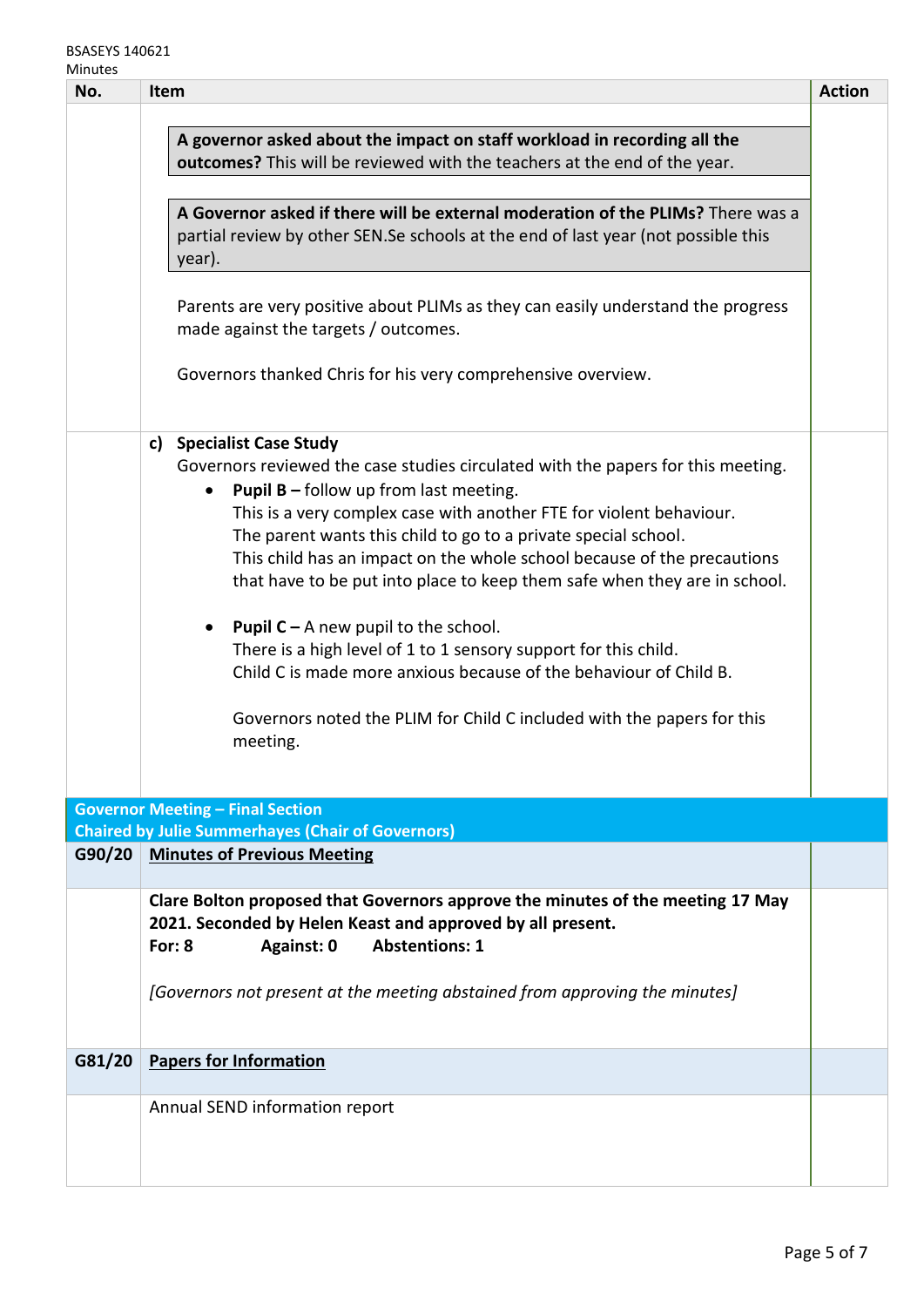## BSASEYS 140621

| ' ' |  |
|-----|--|
|-----|--|

| No.    | Item                                                                              | <b>Action</b> |
|--------|-----------------------------------------------------------------------------------|---------------|
| G92/20 | <b>Matters Arising</b>                                                            |               |
|        |                                                                                   |               |
|        | None.                                                                             |               |
|        |                                                                                   |               |
|        |                                                                                   |               |
| G93/20 | <b>Governors Visits and Training</b>                                              |               |
|        |                                                                                   |               |
|        | <b>Governors Visits' to School</b><br>a)                                          |               |
|        | MH - Teacher Interviews                                                           |               |
|        | SC-Single Central record                                                          |               |
|        |                                                                                   |               |
|        | b) Engagement with Senior and Subject leaders                                     |               |
|        | Governors discussed the purpose of the challenge that governors make to the       |               |
|        | school through visits to provide evidence of questioning.                         |               |
|        |                                                                                   |               |
|        | Once Covid-19 restrictions have been lifted then governors will be able to attend |               |
|        | focused sessions at the school from September 2021.                               |               |
|        | <b>Governor Training</b><br>c)                                                    |               |
|        | HF - Academies Induction                                                          |               |
|        | HF - Academies finance                                                            |               |
|        |                                                                                   |               |
|        |                                                                                   |               |
| G94/20 | <b>Procedural Matters</b>                                                         |               |
|        |                                                                                   |               |
|        | None.                                                                             |               |
|        |                                                                                   |               |
|        |                                                                                   |               |
| G95/20 | <b>Any Other Business</b>                                                         |               |
|        | None.                                                                             |               |
|        |                                                                                   |               |
|        |                                                                                   |               |
| G86/20 | Date, time, and place of the next meeting                                         |               |
|        |                                                                                   |               |
|        | The next meeting of the Board of Governors will be on                             |               |
|        | Monday 5 July 2021 - BUS / Budget                                                 |               |
|        | Monday 12 July 2021 - MTaL / AGM                                                  |               |
|        | Via Microsoft Teams                                                               |               |
|        |                                                                                   |               |
|        | All meetings will start at 6.00pm                                                 |               |
|        |                                                                                   |               |
|        |                                                                                   |               |
|        | The Vice Chair thanked everybody for attending the meeting.                       |               |
|        |                                                                                   |               |
|        |                                                                                   |               |
|        |                                                                                   |               |
|        |                                                                                   |               |